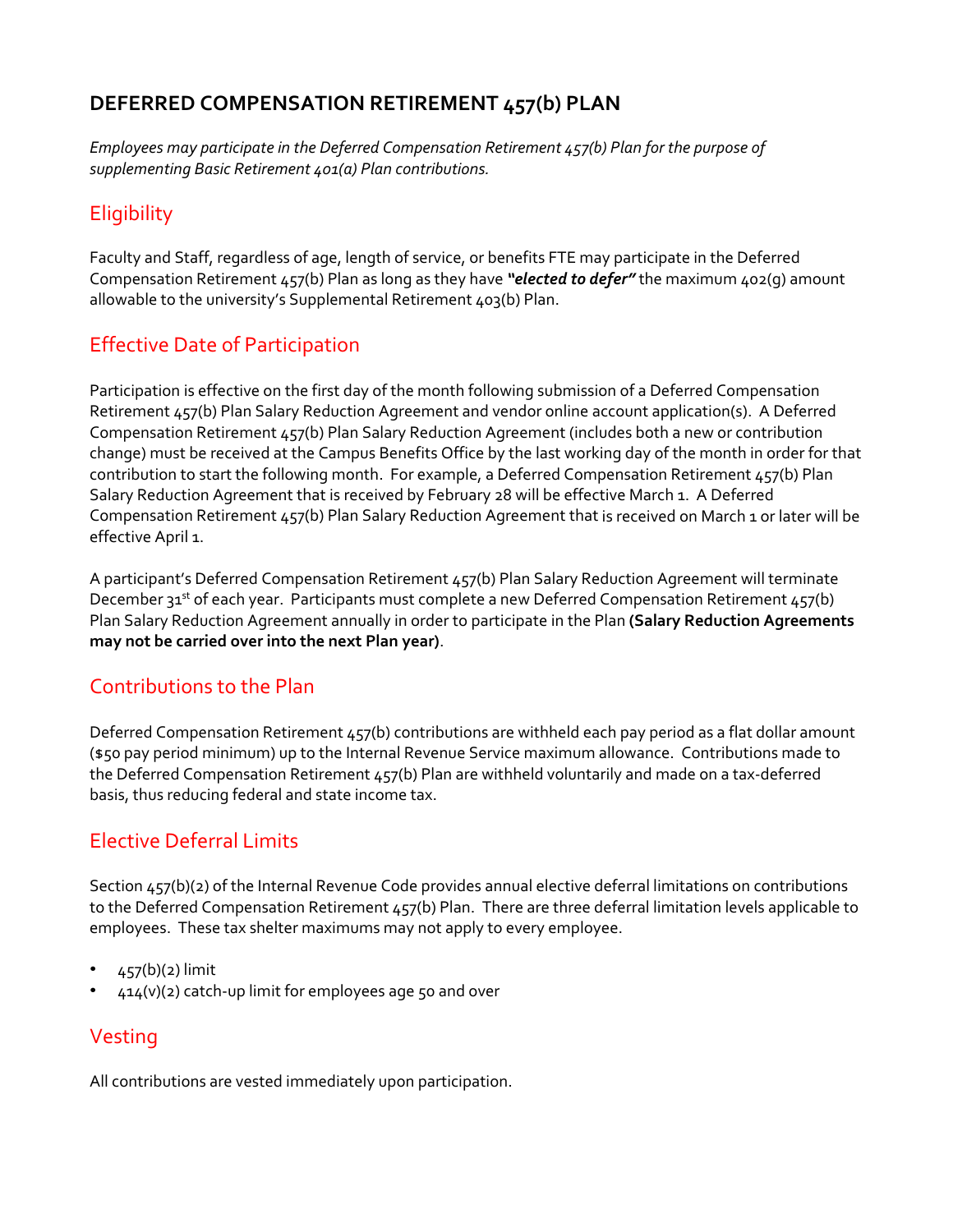## Contribution Allocation

Employees may allocate contributions among or between TIAA‐CREF and Fidelity Investments in any whole‐ number percentage, including full allocation to any option. Once participation begins, allocation changes of future premiums may be made at any time by contacting the respective investment company.

#### Investment Alternatives

Participants may invest contributions with TIAA‐CREF or Fidelity Investments. Both retirement plan investment companies are committed to offering a wide range of investment options while providing the educational resources to help plan for a successful retirement.

Participants may invest retirement plan contributions among the following categories.

- Money Market
- Bonds (Fixed Income)
- Stocks (Equities)
- Guaranteed Annuity
- Lifecycle Funds

More detailed information is available from TIAA‐CREF and Fidelity Investments.

#### Transfer of Funds

Deferred Compensation Retirement 457(b) Plan funds may be transferred among or between TIAA-CREF and Fidelity Investments at any time.

#### Rollover of Funds to the University's Supplemental Retirement 457(b) Plan

Employees may rollover funds only from another governmental employer's Deferred Compensation Retirement 457(b) Plan to the university's Deferred Compensation Retirement 457(b) Plan.

#### Deferred Compensation Retirement 457(b) Loan

Deferred Compensation Retirement 457(b) Plan accumulations (regardless of when funds were contributed) may not be accessed during active employment.

#### Access to Funds during Active Employment

As required by governing law, employees generally are not permitted to receive a distribution from University of Nebraska retirement plans including the Basic Retirement 401(a), Supplemental Retirement 403(b), and Deferred Compensation Retirement 457(b) while actively employed by the university in any full-time, parttime, temporary, oncall, etc., position.

The university will only approve retirement plan distributions for those retired and/or separated employees where there is no expectation or pre-planned agreement of future employment by the university. To assure compliance, a separated employee who receives a retirement plan distribution may not be reemployed by the